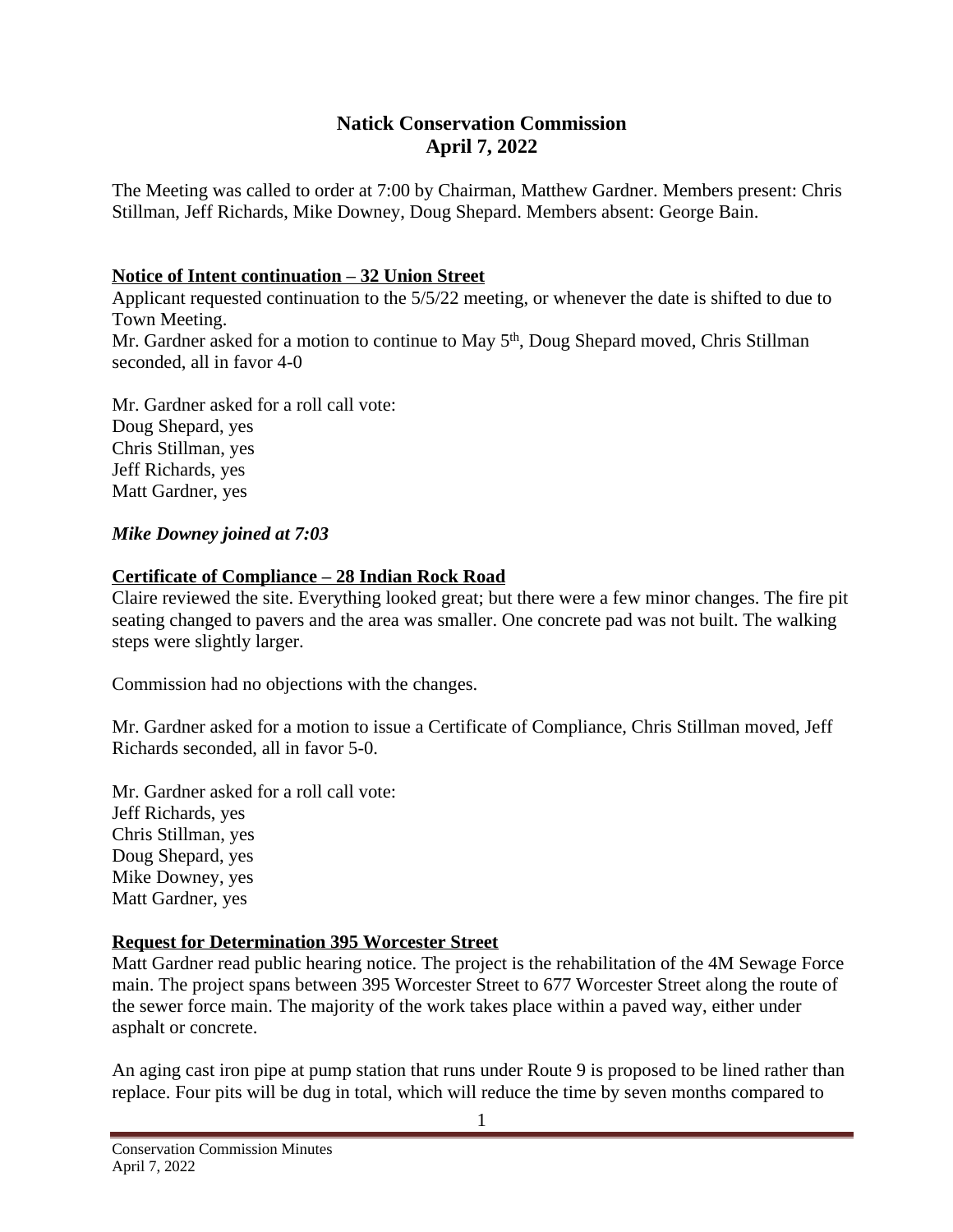replacement. There is in intermittent stream adjacent to the location of the pit that will be dug in landscaped areas. The disturbance will be very minimal and erosion controls will be installed.

Mr. Gardner asked for a motion to close, Doug Shepard moved, Jeff Richards seconded, all in favor 5-0.

Mr. Gardner asked for a roll call vote: Doug Shepard, yes Chris Stillman, yes Jeff Richards, yes Mike Downey, yes Matt Gardner, yes

Mr. Gardner asked for a motion to issue a Negative 2 Determination, Doug Shepard moved, Mike Downey seconded, all in favor 5-0.

Mr. Gardner asked for a roll call vote: Mike Downey, yes Doug Shepard, yes Jeff Richards, yes Chris Stillman, yes Matt Gardner, yes

### **Major Stormwater Permit – 23 Willow Street**

Mr. Gardner read public hearing notice. The proposed site improvements include razing four existing buildings and constructing eight single-family, attached town houses. Other improvements include permeable paver driveways for each unit, landscaping, underground utilities, and stormwater management.

Nick Dellacava, Allen & Major Associates, gave a project overview. The Planning Board and the Design Review Board are presently reviewing the project. The disturbance is approximately 24,000 sf. Three larger existing buildings, and one smaller are to be cleared, along with the asphalt cover on site.

The Commission reviewed existing drainage patterns. Proposing the same patterns. Eight town house units with entry off a private way/easement. Permeable paver driveways for each unit. 79% of site was impervious, and proposed is a 39% reduction. Peak rates leaving the site will be decreased. All under the town's requirement. Will also provide as much recharge as possible.

Matt Gardner asked if the site will be loamed and landscaped? Yes, and a landscaping plan has been provided. Matt asked if the berm in rear will remain? The applicant is coordinating with the Town Engineer to lower it down to be level with the new rail trail (4 ft).

The proposed units will be constructed as slab on grade with first-floor garage parking. Matt asked if there will be any access to the rail trail? They are open to what the Town may want, but as of now, the Planning Board is looking for a fence to shield units along the rear, but is looking into to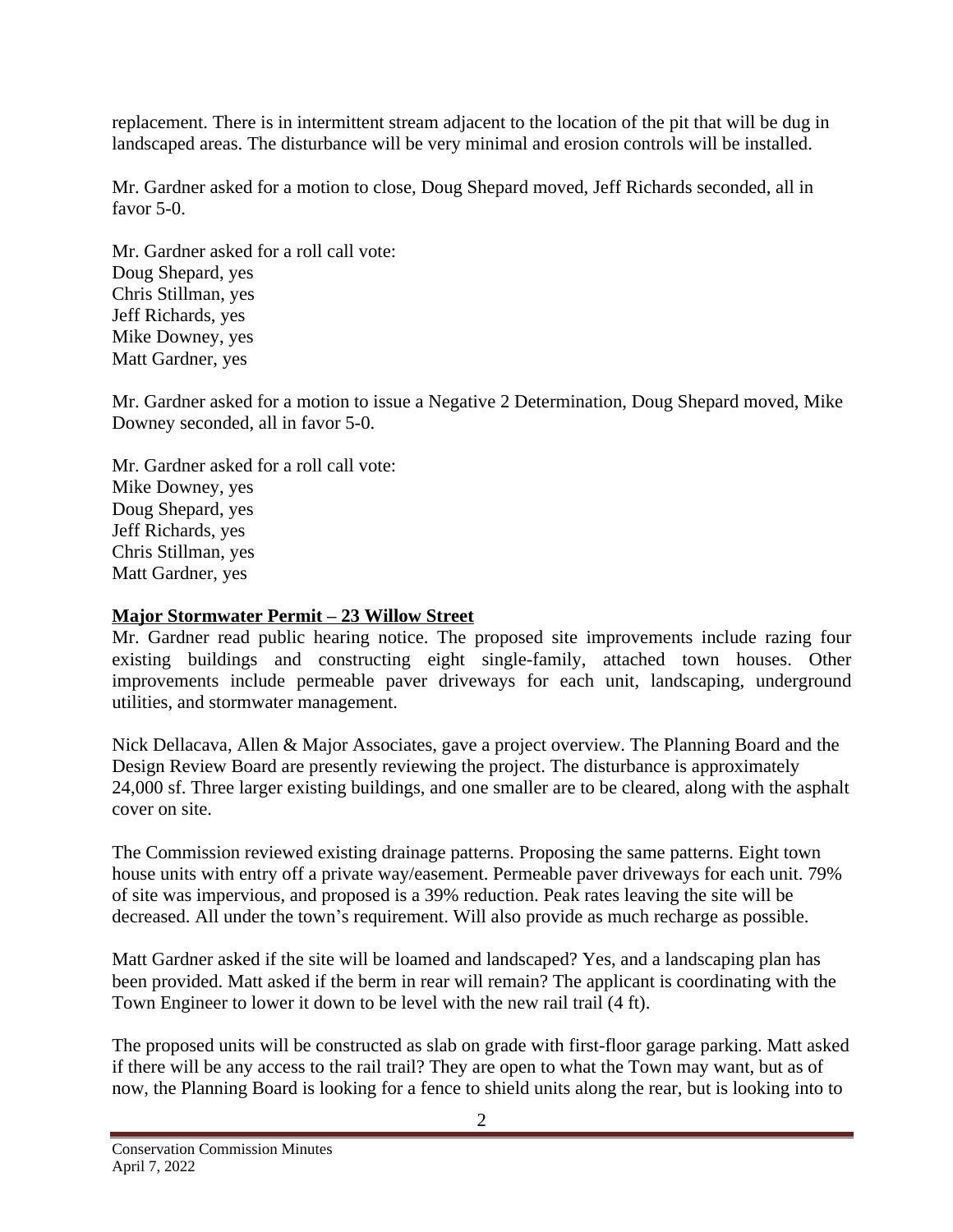provide access around the site via a sidewalk. They are also looking into placing a watering station and benches along the Willow Street right-of-way along the south property boundary.

Matt asked what the volume is of excavation and where will it be disposed. Nick does not have final calculations at this time, but any material removed will be disposed of properly. The soil testing has not yet been done, as the proposed location of the stormwater management basin is where an existing building is located. Board of Health has given the okay for soil testing to be performed once the buildings are down. If infiltration is not possible, they have a back-up plan (line the bottom of the basin and make it a detention/outflow control system). Matt brought up he number of businesses in the area, and asked how they plan to deal with construction access. Nick showed the construction access entrance off of easement/private way. Claire stated the town does not have a lot of say on a private way, but we can include a condition noting that a construction access plan must be provided for review and approval prior to the start of work.

Matt wants to be sure access and work is coordinated with the businesses, so they can conduct their business. Chris Stillman asked will there be any dust control? It is included in the O&M plan. Matt asked the applicant to keep an close eye on the nearby playground. Jeff Richards asked if there are any concerns with soils or digging out the berm. No concerns, no contamination on property, but there was contamination noted in the Town right-of-way during previous testing for Willow Street that was connected to a building drain on the property. Matt recalls that a condition of the rail trail purchase was that no digging would occur. Claire will check on the berm removal possibilities with the Town Engineer and Town Administrator. Matt asked if there are any plans to repave Willow Street. It is not part of the plan; maybe pave some small areas in front of the property.

Chris Stillman stated PCB is documented on the North Trail by Home Depot. Is there any environmental documentation for this site? Claire said all materials have been submitted to the Board of Health, and she will get the soil testing information from the applicant.

Doug inquired about snow storage. It will be moved off site. Matt agreed the project needs tweaking; sidewalks, benches, demo, etc. Once the test pits are done, the configuration could change. Nick stated if the soils don't perk, they will line the basins.

Matt recommended the Commission continue until the Planning Board has finalized their requests for the site. Nick does not expect the Planning Board to vote next week. He would like to continue with Conservation May 5<sup>th</sup>.

Mr. Gardner asked for a motion to continue to May 5<sup>th</sup>, Chris Stillman moved, Jeff Richards seconded, all in favor 5-0.

Mr. Gardner asked for a roll call vote. Mike Downey, yes Doug Shepard, yes Jeff Richards, yes Chris Stillman, yes Matt Gardner, yes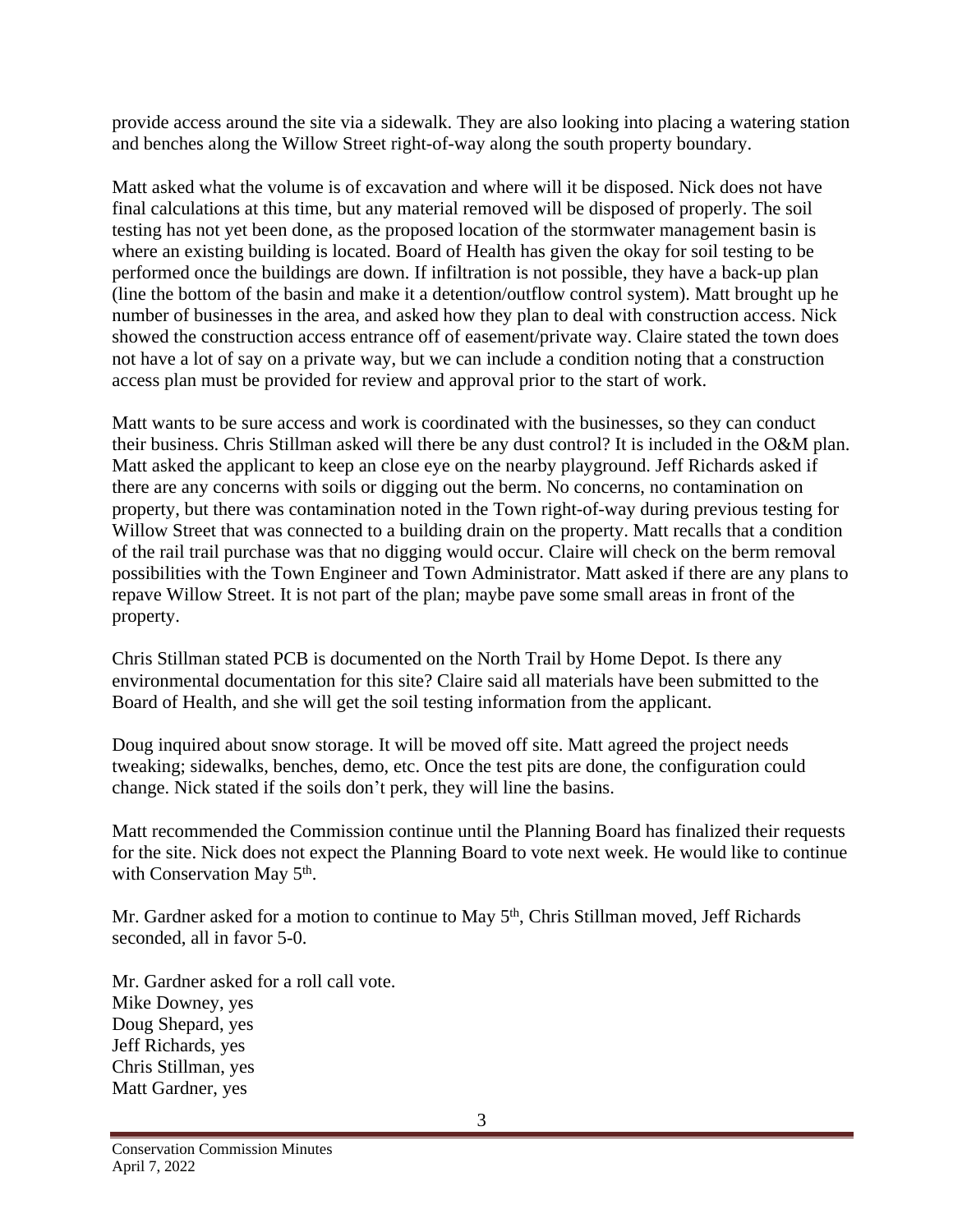# **Notice of Intent – Local bylaw – Wyndmere Lane Lot 23 (formerly 72 Everett St)**

Matt Gardner read public hearing notice. The proposal is to construct a single-family dwelling. Ben Stevens reviewed the project, noting that only this one lot will flow towards the subject wetland. The house and barn have been removed. The proposed home will have a walk-out basement at the edge of the 40' no build zone. There are not a lot of grade changes proposed. The rear yard will be elevated to match the grades with abutter in rear (68 Everett). Dry wells in place for roof runoff.

Ben stated Claire's comments will be incorporated in the plan. They are moving the dry wells. He reviewed the calculations. Ben and Bruce will address stormwater concerns when Bruce returns. Matt's concern is the house is kitty cornered. There is major flooding in the back yard of 66 Everett Street and the surrounding areas and to make sure there is no way this will cause any water issues to those homes. It is not fair to the people downstream. Ben will take extra care to keep the front flowing to the west. He is also working with abutter's builder. They will work along the common property lawn. He will use Claire's idea for a rain garden/swale along the driveway, and plans to ensure driveway flow runs towards Wyndmere Lane.

Matt asked if other abutting properties get water. Claire will reach out to Browns and other abutters. A developer, Nick Arthur, recently purchased 74 Everett and he is aware of the Stormwater Permit requirements. Matt wants to be sure there are no larger-scale issues. 66 Everett Street has met with Town Engineer and Claire, and will be coming forward with a filing soon.

Ben stated we built Chris Tan's house. Discussed a 10" French drain along the hill, down the driveway to the street and a sub drain in back yard. Matt feels it is okay to tweak driveway and continue, but asked for a revised plan.

Mr. Gardner asked for a motion to continue to May 5<sup>th</sup>, Doug Shepard moved, Chris Stillman seconded, all in favor 5-0.

Mr. Gardner asked for a roll call vote: Doug Shepard, yes Chris Stillman, yes Jeff Richards, yes Mike Downey, yes Matt Gardner, yes

### **Major Stormwater Permit continuation – 0 Wyndmere Lane Detention Basin Major Stormwater Permit continuation – Windy Lo Phase II**

Ben Stevens reviewed the site, water flow and drainage. Proposed is a gentle swale in back yards, and described it as meadow-like with a slight grade. A shallow swale with an overflow that can be seeded and mowed. He will install New England Erosion Control and Restoration Mix for the basin.

Matt asked if there are any issues with discharge to abutters' properties. Ben does not see any problem areas presently. Decreasing runoff peak on all rates. Any flow to other properties?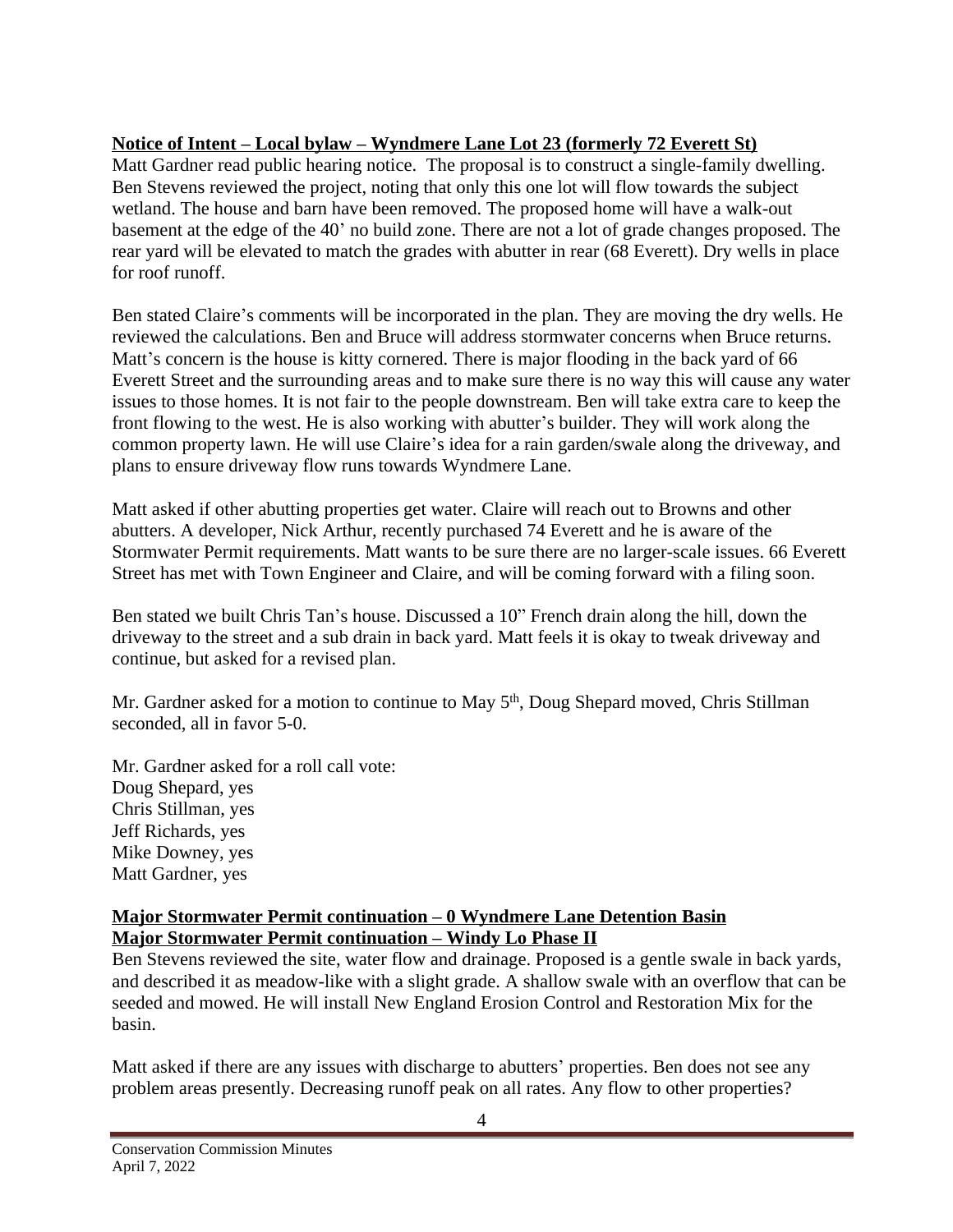Basically, overflowing in yards (sheet flowing into shallow basin). Claire stated dry wells are proposed for all units management of roof runoff. All driveways head back to road. If someone wants a pool, it will be a different filing. They are deep lots, and Matt can see people wanting that in the future. Ben stated he would be unlikely to build these as a condition of sale, as the drainage would then have to be re-designed each lot. The Commission discussed including a condition requiring language in the HOA agreement surrounding increases in impervious area needing additional review for all future increases.

Matt asked if the Commission is comfortable with this plan as proposed. Mike Downey asked about the stormwater feature, the existing wetland, and about what impact the work will have on 303 Eliot Street? Ben described the wetland and constructed stream, which are working fine. Matt stated the new feature would be adding water to the wetlands, though not necessarily more than existing conditions just in a different way. Mike feels there is potential risk for runoff south and westerly and asked the applicant to look at the contours? Do you foresee any water following that contour? Ben does not – at wetland flag 14 there is a little channel water created. It hits a rock and swale behind 303 Eliot. It is subtle, but it is higher.

Matt Gardner asked for a motion to continue both hearings to May 5<sup>th</sup>, Doug Shepard moved, Mike Downey seconded, all in favor 5-0.

Mr. Gardner asked for a roll call vote: Mike Downey, yes Doug Shepard, yes Jeff Richards, yes

Chris Stillman, yes Matt Gardner, yes

# **Major Stormwater – Windy Low Phase I and Windy-Lo Violation**

Ben Stevens gave update. He rebuilt oversized basin last fall. He made adjustments downstream and basin is fully plugged. The plugged structure and pump system are set up to fully control the water hitting the site. He watches the weather and controls basin bottom when necessary. There is plenty of storage. The pond is running very clean now.

Ben's intent is to keep the basin plugged in the near future until seeding. Lots 1 and 12 will be hydro-seeded. Lots 1, 2, 3 and 4 will be grassed and stable. The rear of lot 4 will also be seeded. Ben is hoping my mid-May the entire west side is loamed, seeded and growing. He seeded Lots 5, 6, 7, 8 last spring and it is very stable. The intent is to be stable by May. No houses are proposed to start construction at this time. Ben will notify Claire if he thinks the basin needs to be seeded. He like the plugging method for now. Claire addressed the areas requiring seeding around the basins and swale.

Matt Gardner feels the site is stable and consistent management is in place. A lot more infiltration is going on. Lots 1, 2, 3 and part of 4 and 12 have substantial seeding this spring to stabilize those sites. This application is construct homes. Matt asked if Ben is finished grading on those lots? Would any disturbance be limited to homes and vehicles? Ben will not be stripping sites. 1, 2 and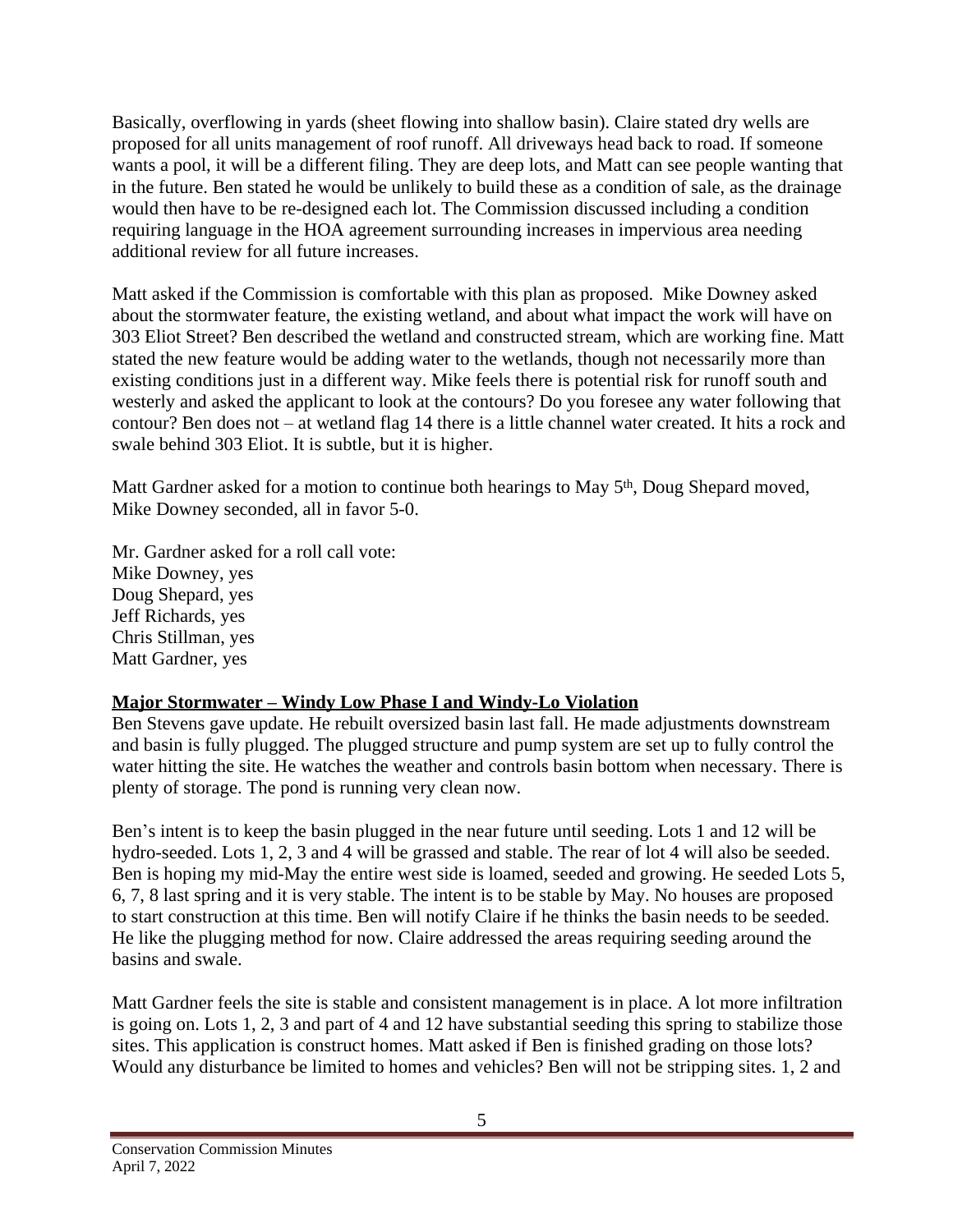3 are done. Just the house, driveway and utility footprint. He is looking for Orders of Conditions for lots 1-7 and 12 under Phase I.

Chris Stillman asked where is the staging area for bio bags? There are two areas where bags are located. Ben described the pumping.

Ben said Ron's crew has been checking turbidity levels at every storm. Ron described the results and all have been stable. Matt is confident for this spring, it's the winter months he has concerns about. Ben will discuss with Claire prior to any changes to the current basin management.

Matt Gardner reviewed the project. We have an application under the Stormwater Permit for Ben to start construction within the next three years for Lots 1-7 and 12. Claire stated lots 9 and 10 drain toward Everett Street, and it was discussed that these lots can be filed as individual minor stormwater permits. It was noted that lot 8 is left out of both permit narratives. It could be an individual minor stormwater permit, not flowing in the same direction. Claire will be comfortable reviewing as a minor stormwater permit. Ben stated it could be 3 years until work begins there. Lots 8, 9, 10 leave out.

Matt stated the Enforcement Order on the property is separate and is not being removed at this time.

Mr. Gardner asked for a motion to close the Stormwater Permit, Chris Stillman moved, Mike Downey seconded, all in favor 5-0.

Mr. Gardner asked for a roll call vote: Doug Shepard, yes Chris Stillman, yes Mike Downey, yes Jeff Richards, yes Matt Gardner, yes

Claire will draft the Conditions and Commission will vote at their next meeting.

## **General Business Discussion**

#### Upcoming Meeting Date Changes

The next meeting is April 21<sup>st</sup>. Matt will be out of town and Commission agreed to move the meeting to April 27<sup>th</sup>.

Due to Town Meeting, the Commission will shift the May 5<sup>th</sup> meeting to Wednesday May 11<sup>th</sup>.

## **Invoice**

Home Depot – Vinyl shed - \$1,288.00 out of Trails Maintenance

Mr. Gardner asked for a motion to pay Home Depot \$1,288.24 out of the Trails Maintenance Fun, Chris Stillman moved, Doug Shepard seconded, all in favor 5-0.